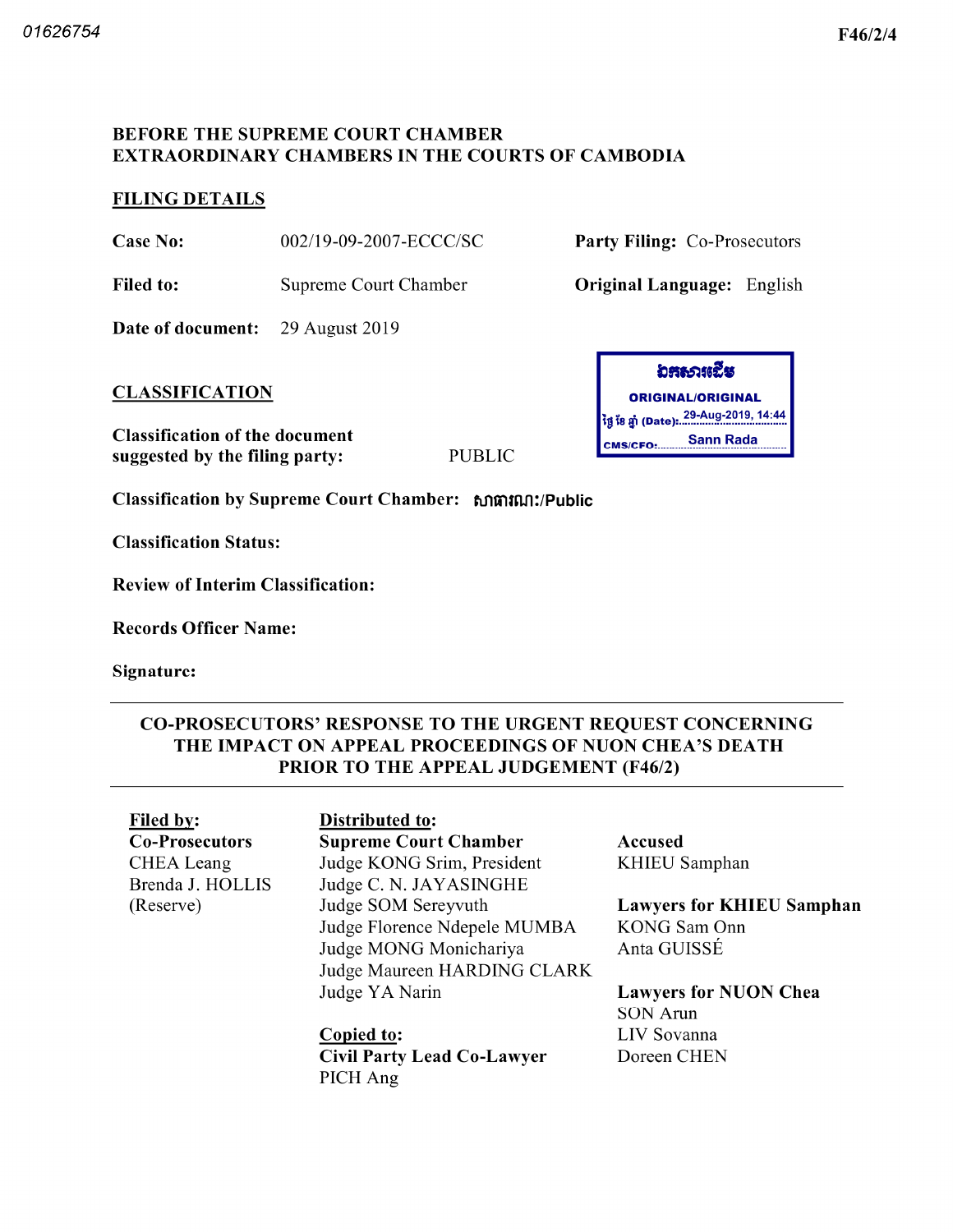F46/2/4

### **I. INTRODUCTION**

- $1.$ The Nuon Chea Defence's contentions that, as a result of Nuon Chea's death during the pendency of his appeal of the Case  $002/02$  Trial Judgment, (i) the presumption of innocence continues to apply to him and (ii) his convictions should be vacated<sup>1</sup> are both without merit. While the continuation of the presumption of innocence on appeal is consistent with Cambodian practice it is inconsistent with the practice and jurisprudence of the international and internationalised criminal tribunals that are most similar to the ECCC in terms of structure and mandate and which therefore offer the best guide to the proper approach at the ECCC. In any event, the Defence assertion that termination vacates the convictions against Nuon Chea has no legal basis in international or Cambodian practice
- $2.$ The Co-Prosecutors file this Response in English first, with the Khmer translation to follow by Monday, 2 September 2019.<sup>2</sup>

## II. THE PRESUMPTION OF INNOCENCE AT THE ECCC DOES NOT EXTEND TO APPELLATE PROCEEDINGS

# (1) The scope of the presumption of innocence advocated by the Defence is inconsistent with international practice

3. Although Cambodian law provides for the presumption of innocence until the final judgment,<sup>3</sup> the "structure of the ECCC differs from other parts of the Cambodian judiciary",<sup>4</sup> given the "unique purposes of the ECCC under its mandate, jurisdiction [and] character".<sup>5</sup> As such, an accused is presumed innocent at the ECCC only until his/her guilt has been

 $\mathbf{1}$ F46/2 Urgent Request Concerning the Impact on Appeal Proceedings of Nuon Chea's Death Prior to the Appeal Judgment, 6 August 2019 ("Request"), paras 1(b)(i), 22-23, 29(b), 32-34, 89(b)(i) *and* Part 4, Heading II. The OCP has responded to the Defence's request for continued retention ( $F46/2$  Request, paras 1(d)(ii), 87-88,  $89(d)(ii)$  in F46/4/1 Co-Prosecutors' Response to the Urgent Request to Reinstate the Nuon Chea Defence Team, 22 August 2019. In relation to the Defence proposal regarding Internal Rules amendments, the OCP observes that under the Internal Rules, the SCC must first decide the matter before the need to propose amendments is triggered. See Extraordinary Chambers in the Courts of Cambodia, Internal Rules (Rev. 9) as revised on 16 January 2015 ("Internal Rules"), Rule 2.

 $\overline{2}$ See F46/2/2 Co-Prosecutors' Urgent Request to File their Response to the Nuon Chea Defence Team's Urgent Request in English First, 28 August 2019; F46/2/3 Decision on Co-Prosecutors' Urgent Request to File their Response to the Nuon Chea Defence Team's Urgent Request in One Language, 29 August 2019, para. 9.

 $\mathbf 3$ The Constitution of the Kingdom of Cambodia adopted <sup>21</sup> September 1993 art 38 "The accused shall be considered innocent until the court has judged finally on the case.").

 $\overline{4}$ F36 Appeal Judgement, 23 November 2016 ("Case 002/01 AJ"), para. 107.

<sup>5</sup> Case 001-**F28** Appeal Judgement, 3 February 2012 ("*Duch* AJ"), para. 348.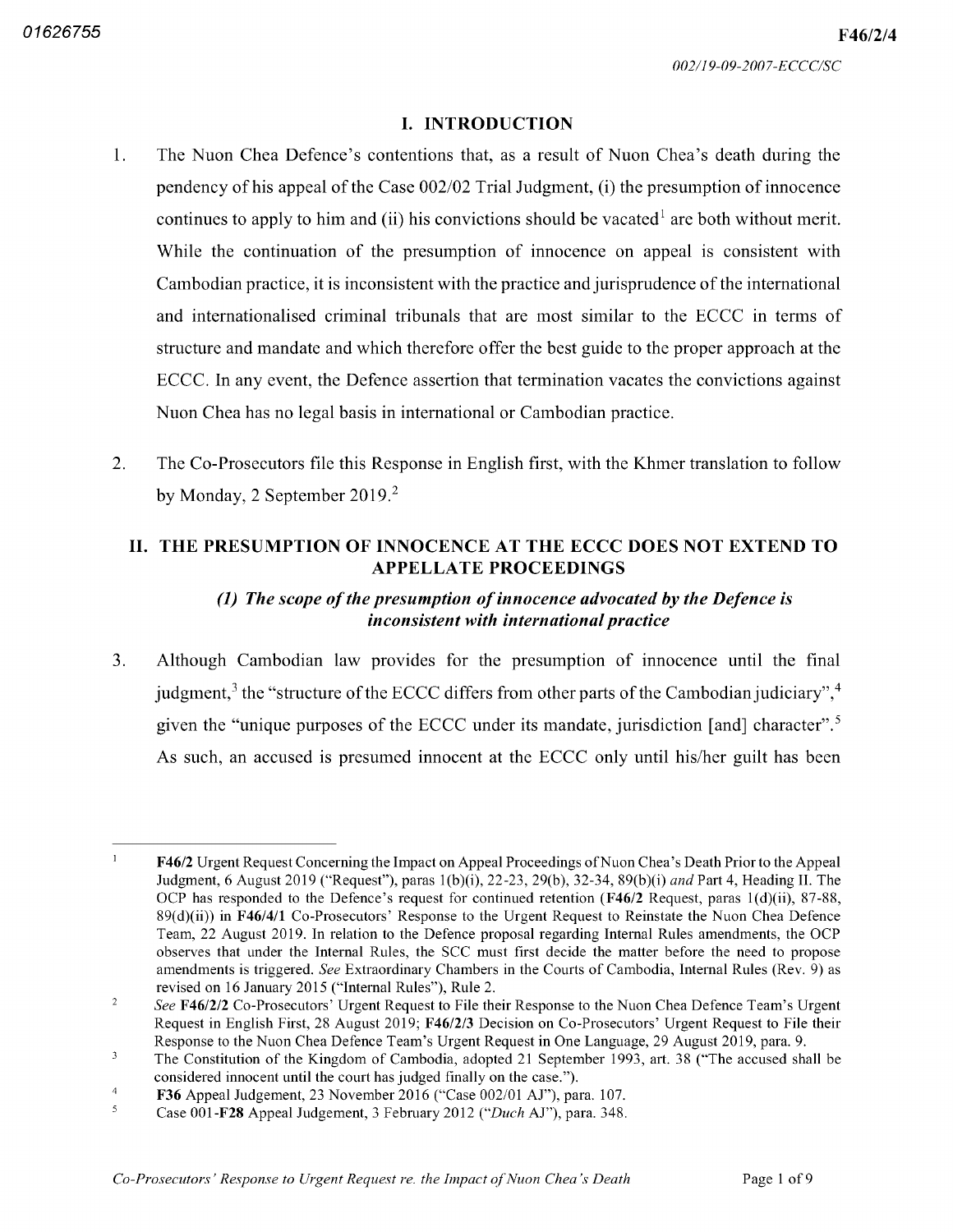established beyond reasonable doubt by the trier of fact.<sup>6</sup> This approach does not undermine the primary position of the Constitution in Cambodian law nor affect its interpretation Rather, it recognises the innate differences between the ECCC and the domestic legal realm.

- Contrary to the Nuon Chea Defence's argument,<sup>7</sup> Articles 35 and 37 of the ECCC Law are  $4.$ inconsistent with the relevant procedures and practice at the international level As provided in Article <sup>12</sup> of the Agreement and Article <sup>33</sup> of the ECCC Law when there is question regarding the consistency of a rule with international standards, "guidance may be sought in procedural rules established at the international level."<sup>8</sup>
- 5. The Supreme Court Chamber recognised this when it held that it was "authorised by the UN RGC Agreement and ECCC Law to seek guidance  $[...]$  in procedural rules established at the international level, including their interpretation by relevant international judicial bodies". $9$ On this basis, the SCC concluded that the "ICTY and ICTR jurisprudence is a source of guidance in the interpretation of Internal Rule  $104(1)$  [Jurisdiction of the SCC]".<sup>10</sup>
- 6. The ECCC like the ICTY and ICTR as well as other international or internationalised tribunals was specifically established to deal with mass atrocities resulting in the commission of international crimes that could not, due to their gravity and magnitude, be prosecuted within domestic jurisdictions. Tellingly, the ECCC appellate structure<sup>11</sup> mirrors that of the ICTY, ICTR, ICC, and SCSL, with only one layer of appellate review from a trial

<sup>6</sup> See Agreement Between the United Nations and the Royal Government of Cambodia Concerning the Prosecution Under Cambodian Law of Crimes Committed During the Period of Democratic Kampuchea Phnom Penh, 6 June 2003 ("Agreement"), art. 13(1); Internal Rules, Rule 21(1)(d).

 $\overline{7}$ F46/2 Request, para. 22.

Law on the Establishment of the Extraordinary Chambers in the Courts of Cambodia for the Prosecution of Crimes Committed During the Period of Democratic Kampuchea as promulgated on <sup>27</sup> October <sup>2004</sup> "ECCC Law") (NS/RKM/1004/06), art. 33 new.

 $\mathbf{Q}$ Case 001-**F28** Duch AJ, para. 13.

Case 001-**F28** Duch AJ, para. 13. 10

See the SCC's explanation of the limited appellate review at the ECCC compared to systems which allow for *de novo* review on appeal, **F36** Case 002/01 AJ, paras 93-94. 11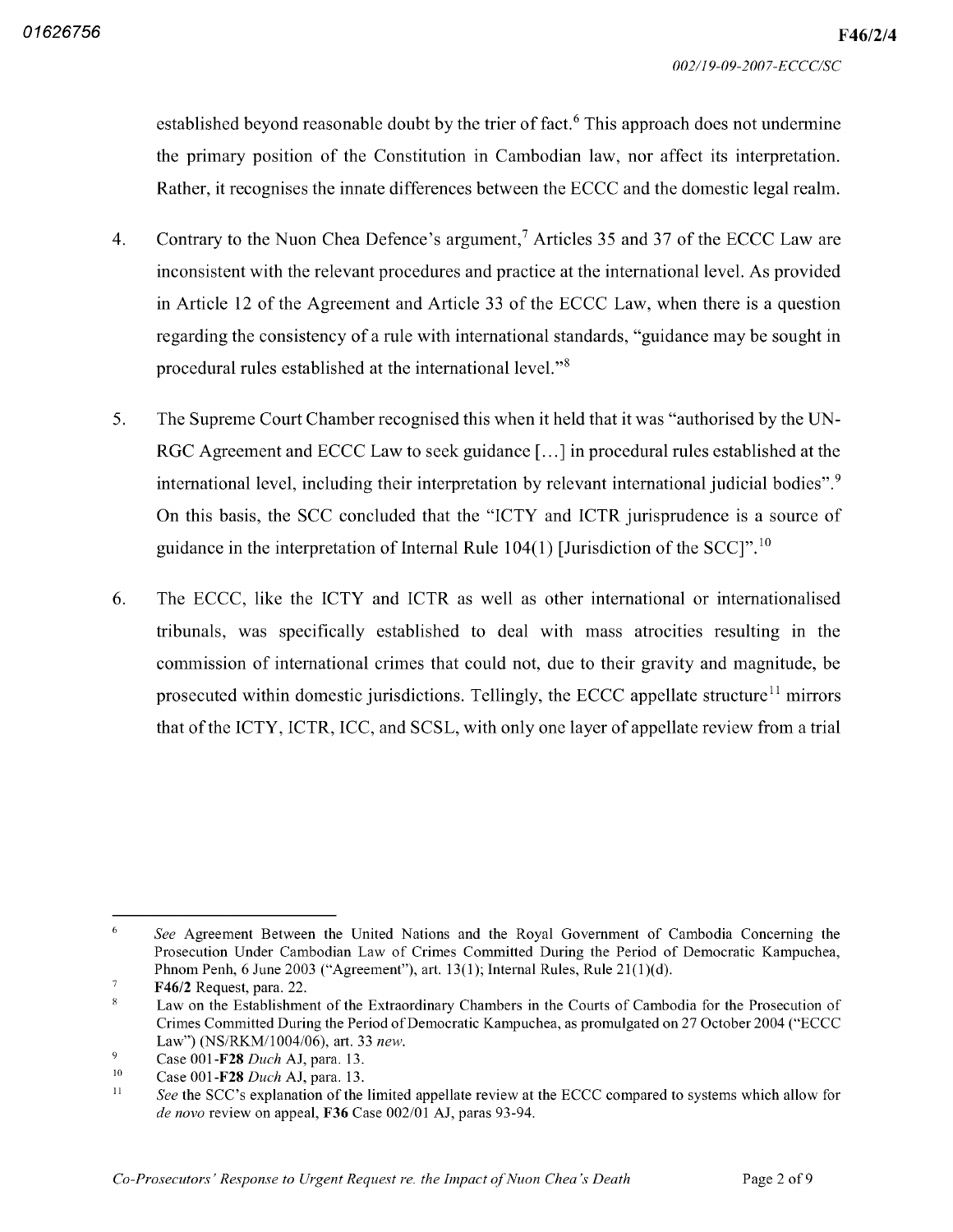judgment.<sup>12</sup> The standard of review at these courts, except the  $ICC<sub>13</sub>$  is also the same as at the ECCC, reviewing only procedural errors, errors of law invalidating the decision, or errors of fact which occasion a miscarriage of justice,  $14$  with Appeals Chambers paying deference to the trier of fact in relation to its assessment of evidence and factual findings.<sup>15</sup>

- $7.$ Because of their similar mandate, structure, and goals, the practice adopted by other international criminal courts in relation to the scope of the presumption of innocence on appeal is uniquely relevant to the  $\text{ECCC.}^{16}$
- 8. Jurisprudence from the courts most similar to the ECCC in structure and purpose suggests that the presumption of innocence should end with the trial judgment.<sup>17</sup> In 2010, the ICTY

ICTY: ICTY Statute, art.  $25(1)(a)$ -(b); ICTR: ICTR Statute, art.  $24(1)(a)$ -(b); SCSL: SCSL Statute, art.  $20(1)$ . 14

<sup>12</sup> ICTY: Statute of the International Criminal Tribunal for the Former Yugoslavia, 25 May 1993 as updated September 2009 ("ICTY Statute"), art. 11(a); ICTR: Statute of the International Criminal Tribunal for Rwanda, 8 November 1994 as amended 26 March 2004 ("ICTR Statute"), art.  $10(a)$ ; ICC: Rome Statute of the International Criminal Court, 17 July 1998 ("Rome Statute"), 2187 UNTS 90, art. 34(b); SCSL: Statute of the Special Court for Sierra Leone, annexed to the Agreement between the United Nations and the Government of Sierra Leone on the establishment of the Special Court for Sierra Leone Freetown <sup>16</sup> January 2002 "SCSL Statute"), 2178 UNTS 137, art. 11(a).

ICC: Rome Statute, art.  $81(1)(a)-(b)$ . 13

ICTY: Prosecutor v. Karadžić, MICT-13-55-A, Appeals Chamber, Judgement, 20 March 2019, para. 17 ("In determining whether a trial chamber's finding was reasonable, the Appeals Chamber will not lightly overturn findings of fact made by a trial chamber"), see also paras 18, 321, 323, 363; ICTR: The Prosecutor Nyiramasuhuko et al., ICTR-98-42-A, Appeals Chamber, Judgement, 14 December 2015, para. 32 ("Regarding errors of fact it is well established that the Appeals Chamber will not lightly overturn findings of fact made by a trial chamber"); SCSL: Prosecutor v. Taylor, SCSL-03-01-A, Appeals Chamber, Judgment, 26 September 2013, para. 26 ("A Trial Chamber's findings of fact will not be lightly overturned, as the Trial Chamber is best placed to assess the evidence received at trial" 15

*Contra* **F46/2** Request, paras 35-47. At the national level, the duration of the presumption of innocence is mixed. Some civil law jurisdictions continue the presumption until the final appeal judgment (see, e.g. Delic Decision, para. 11), while in several common law countries, the presumption ends with a conviction at the trial phase. For example, in Canada, a convicted criminal must prove error requiring the conviction to be vacated, as the presumption of innocence does not survive a conviction (see R. v. Smith [2004] 1 S.C.R. 385, 2004 SCC 14, para. 16); in India, when a lower Court convicts an accused and sentences him, the presumption of innocence comes to an end (see B.R. Kapur v. State of Tamil Nadu and Ors (2001) 7 SCC 231, para. 40; Shamsher Singh alias Shera v. State of Haryana (2002) 7 SCC 536, para. 7); in **Kenya**, a challenge to a trial court judgment does not restore the presumption of innocence and the conviction stands unless it is overturned on appeal (see Kigoro Machoro v. Republic [2019], eKLR, para. 17; Bernard Simiyu Wawire v. Republic [2016] eKLR, para. 11). Other countries abate appellate proceedings and leave the conviction intact upon the death of an appellant, indicating that the presumption of innocence does not apply post-conviction. See, e.g. **Australia**: R. v. Rimon [2003] VSCA 136, 6 VR 553, 142 A Crim R 226, paras 1, 4-6; Quartermaine v. The Queen [2002] WASCA 345, paras 3-5; Sen v. The Queen [1991] 55 A Crim R 349, paras 11, 14-15; United Kingdom: Kearley (No. 2) [1994] 2 AC 414, 420-423; R. v. Jefferies [1969] 1 Q.B. 120, 123-125. 16

Only the ICTY has dealt with the specific situation of a person convicted at trial dying while their appeal is pending. Nevertheless, decisions by the ICTR, ICC and SCSL provide support for the principle that the presumption ceases to apply when a Trial Chamber enters a conviction. See, e.g. ICC: The Prosecutor  $v$ . Lubanga, ICC-01/04-01/06, Trial Chamber, Judgment pursuant to article 74 of the Statute, 14 March 2012, 17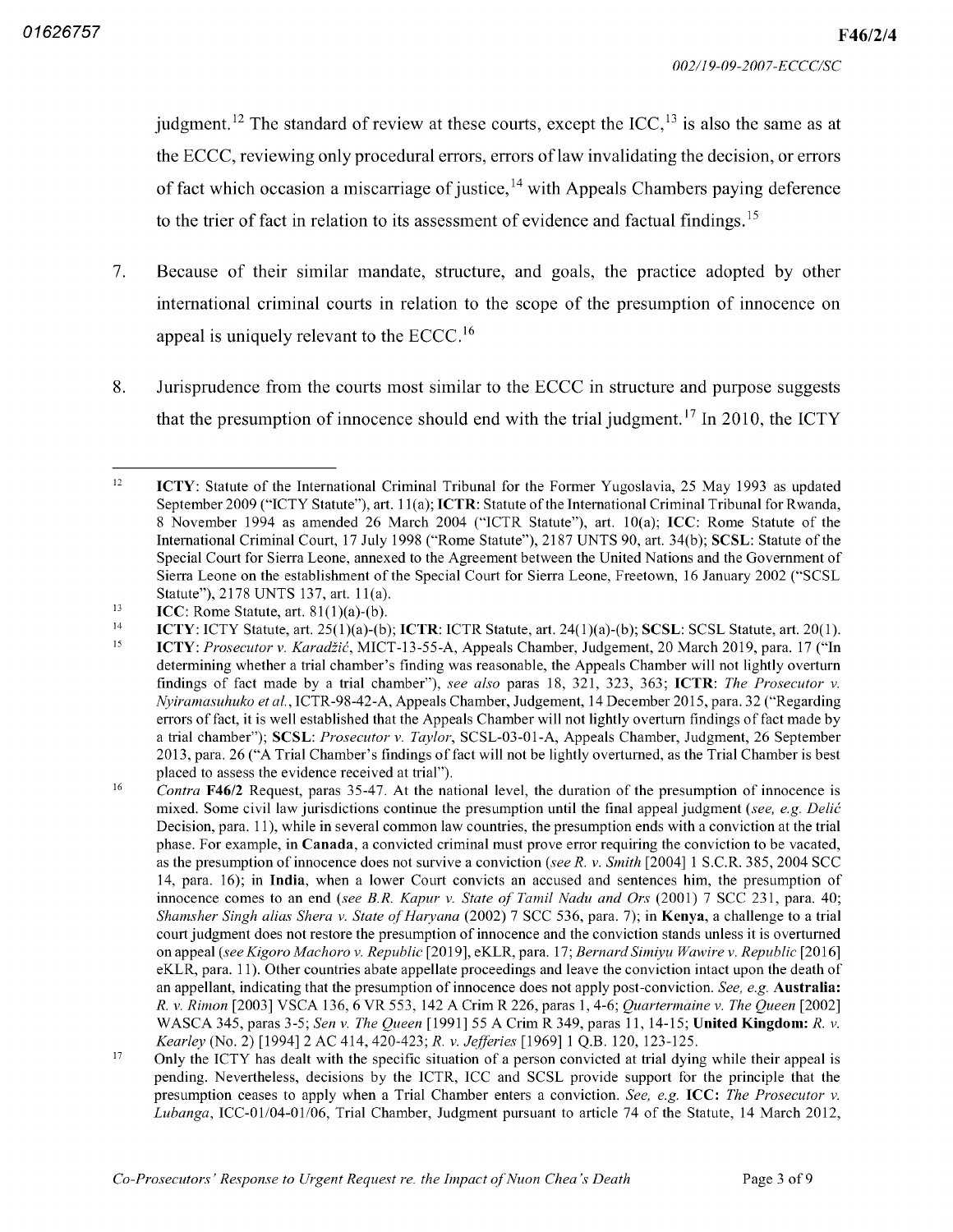Appeals Chamber found "that the presumption of innocence does not apply to persons convicted by Trial Chambers pending the resolution of their appeals."<sup>18</sup> This was "consistent with the standard of review applicable in appellate proceedings whereby the appealing party has the burden of showing an error of law or of fact that invalidates the trial judgement, or leads to a miscarriage of justice, rather than attempting to initiate a trial  $de novo$ ."<sup>19</sup> The Chamber emphasised that "[t]his burden is clearly different from the one operative at trial where the presumption of innocence does apply and the Prosecution has to prove its case beyond reasonable doubt."<sup>20</sup>

9. In 2013 the ICTY Appeals Chamber affirmed the principle that the presumption of innocence does not continue on appeal of a conviction.<sup>21</sup> The Appeals Chamber held that "having found that the death of an appellant results in the termination of proceedings and given that no appeal judgement can be rendered with respect to Gvero, nothing can undermine the finality of the Trial Judgement as it concerns Gvero".<sup>22</sup> Both Delić and Gvero had already filed their respective appeal briefs when they died.<sup>23</sup> Nonetheless, the ICTY

para. 92 ("Under article 66 of the [Rome] Statute, the accused is presumed to be innocent until the Prosecutor has proven his guilt. For a conviction, each element of the particular offence charged must be established 'beyond reasonable doubt'"); The Prosecutor v. Ngudjolo, ICC-01/04-02/12, Trial Chamber, Judgment pursuant to article 74 of the Statute, 18 December 2012, para. 34; *The Prosecutor v. Kayishema & Ruzindana*, ICTR-95-1-A, Appeals Chamber, Judgement (Reasons), 1 June 2001, para. 107 ("in conformity with the principle of presumption of innocence  $[\dots]$  it is the duty of the Prosecution to prove the guilt of the accused beyond reasonable doubt"); ICTR: Rutaganda v. The Prosecutor, ICTR-96-3-A, Appeals Chamber, Judgement, 26 May 2003, para. 172 ("the standard of proof to be applied is that of proof beyond a reasonable doubt, and  $\lceil \ldots \rceil$  the burden of proof lies on the Prosecution  $\lceil \ldots \rceil$  as the Accused enjoys the benefit of the presumption of innocence"); SCSL: Prosecutor v. Sesay et al., SCSL-04-15-T, Trial Chamber, Judgement, 2 March 2009, para. 475 ("Article 17(3) of the [SCSL] Statute enshrines the principle that an Accused person is presumed innocent until proven guilty The Prosecution alone bears the burden of establishing the guilt of the Accused. Each fact on which a conviction is based must be proven beyond reasonable doubt").

Prosecutor v. Delić, IT-04-83-A, Appeals Chamber, Decision on the Outcome of the Proceedings, 29 June 2010 "Delić Decision"), para. 14. *See also Prosecutor v. Milutinović et al.*, IT-05-87-A, Appeals Chamber, Public Redacted Version of the "Decision on Vladimir Lazarevic's Second Motion for Temporary Provisional Release on the Grounds of Compassion" Issued on 21 May 2009, 22 May 2009, para. 9; *Prosecutor v. Popović et al.*, IT-05-88-AR65.8, Appeals Chamber, Decision on Prosecution's Appeal Against Decision on Gvero's Motion for Provisional Release, 20 July 2009, para. 11 (the Appeals Chamber explained the difference between provisional release during trial and appeal by comparing a decision "in relation to a person who has already been convicted by the Trial Chamber and whose case is now on appeal" and "an accused on trial who still benefits from the presumption of innocence."). 18

*Delić* Decision, para. 14. 19

Delić Decision, para. 14. 20

Prosecutor v. Popović et al., IT-05-88-A, Appeals Chamber, Decision Terminating Appellate Proceedings in relation to Milan Gvero, 7 March 2013 ("Popović Termination Decision"), paras 5-7. 21

Popović Termination Decision, para. 6. 22

Delić Decision, para. 1; Popović Termination Decision, para. 1. 23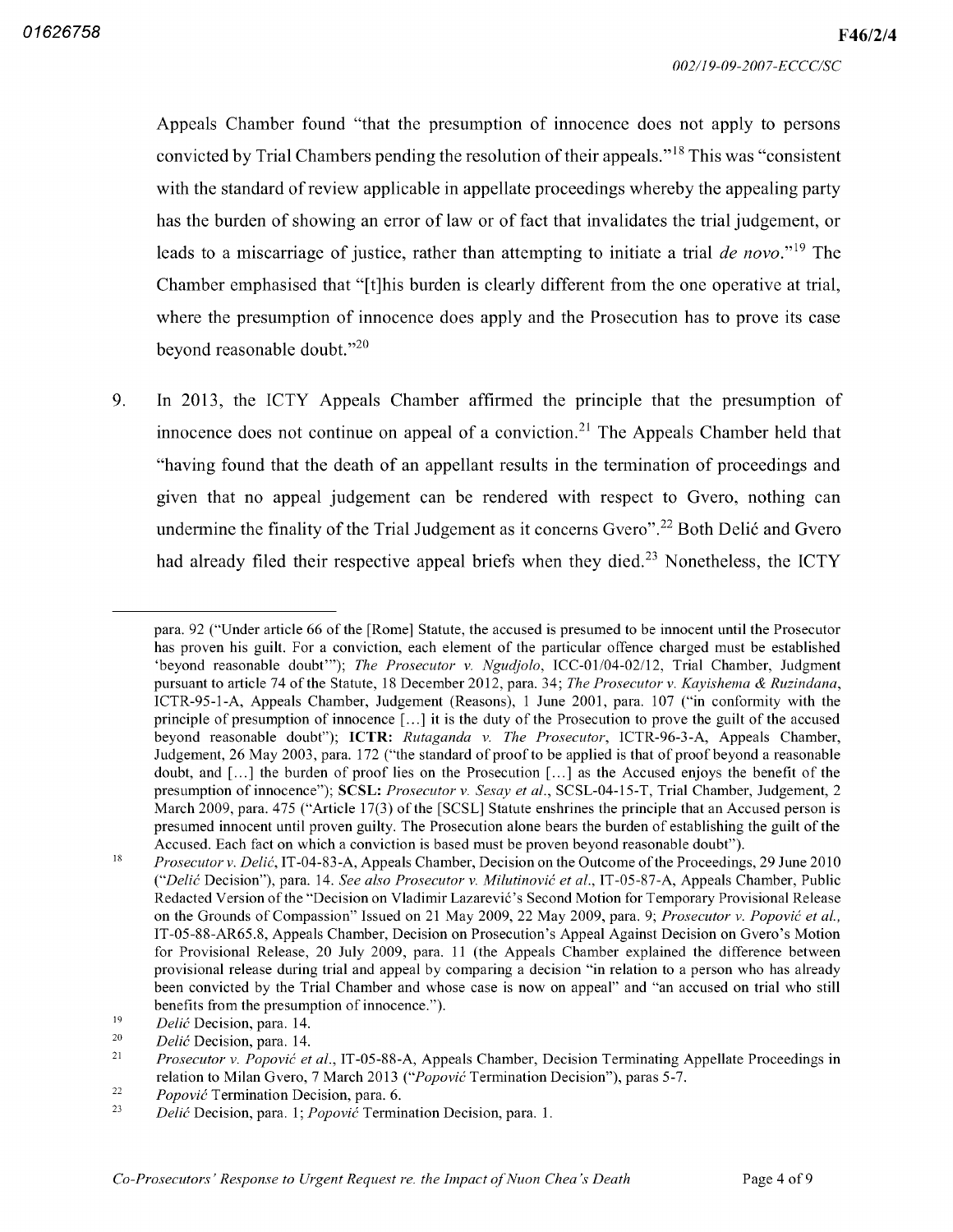Appeals Chamber terminated the appeal proceedings declared that the presumption of innocence was no longer applicable because there had been a conviction at trial, and pronounced that the trial judgment was final.<sup>24</sup>

- <sup>10</sup> Applying this approach at the ECCC is supported by the object and purpose of the ECCC Agreement and achieves a more equitable resolution of the issue. The purpose of the Agreement, which is an international treaty that forms part of Cambodian  $law, <sup>25</sup>$  is to bring the senior leaders of the DK and those most responsible for the crimes of the Khmer Rouge to account in accordance with law.<sup>26</sup> It also explicitly recognises the "legitimate concern of the people of Cambodia in the pursuit of justice".<sup>27</sup>
- This recognition of the Cambodian people's interest in justice reflects the fact that victims have a right to justice that is enshrined in international law.<sup>28</sup> The United Nations' Basic Principles and Guidelines of victims' rights<sup>29</sup> encompasses, *inter alia*: that gross violations of human rights are investigated, prosecuted, and punished; $30$  acknowledgement of the victimisation and public disclosure about the harm suffered; $31$  and knowing the full and complete truth as to the events that occurred, who participated in them, and why they happened.<sup>32</sup> 11

<sup>24</sup> Delić Decision, paras 14-16; *Popović* Termination Decision, paras

See Agreement, art. 31 ("The present Agreement shall apply as law within the Kingdom of Cambodia following its ratification [...]"). See also ECCC Law, art. 47 bis new. 25

See Agreement, art. 1. 26

Agreement, preamble. 27

See International Covenant on Civil and Political Rights, New York, 16 December 1966 ("ICCPR"), 999 UNTS 171, art.  $2(3)(a)$  (requiring State Parties to "ensure that any person whose rights or freedoms as herein recognized are violated shall have an effective remedy"); Universal Declaration of Human Rights, 10 December 1948, GA res. 217A (III), UN Doc. A/810, art. 8 ("Everyone has the right to an effective remedy by the competent national tribunals for acts violating the fundamental rights granted him by the constitution or by law"); Convention Against Torture and Other Cruel, Inhuman or Degrading Treatment or Punishment, New York, entered into force 26 June 1987, 1465 UNTS 113, art. 14(1). 28

Basic Principles and Guidelines on the Right to a Remedy and Reparation for Victims of Gross Violations of International Human Rights Law and Serious Violations of International Humanitarian Law, UN Doc. A/RES/60/147 (2005) ("UN Basic Principles"). 29

UN Basic Principles, para. 4. 30

UN Basic Principles, para. 24. See also Brianne McGonigle Leyh, Procedural Justice? Victim Participation in International Criminal Proceedings  $(2011)$ , p. 102. 31

UN Basic Principles, paras 3(b), 4, 22(e), 24. See also Report of the Office of the United Nations High Commissioner for Human Rights, UN Doc. E/CN.4/2006/91 (2006), para. 59. 32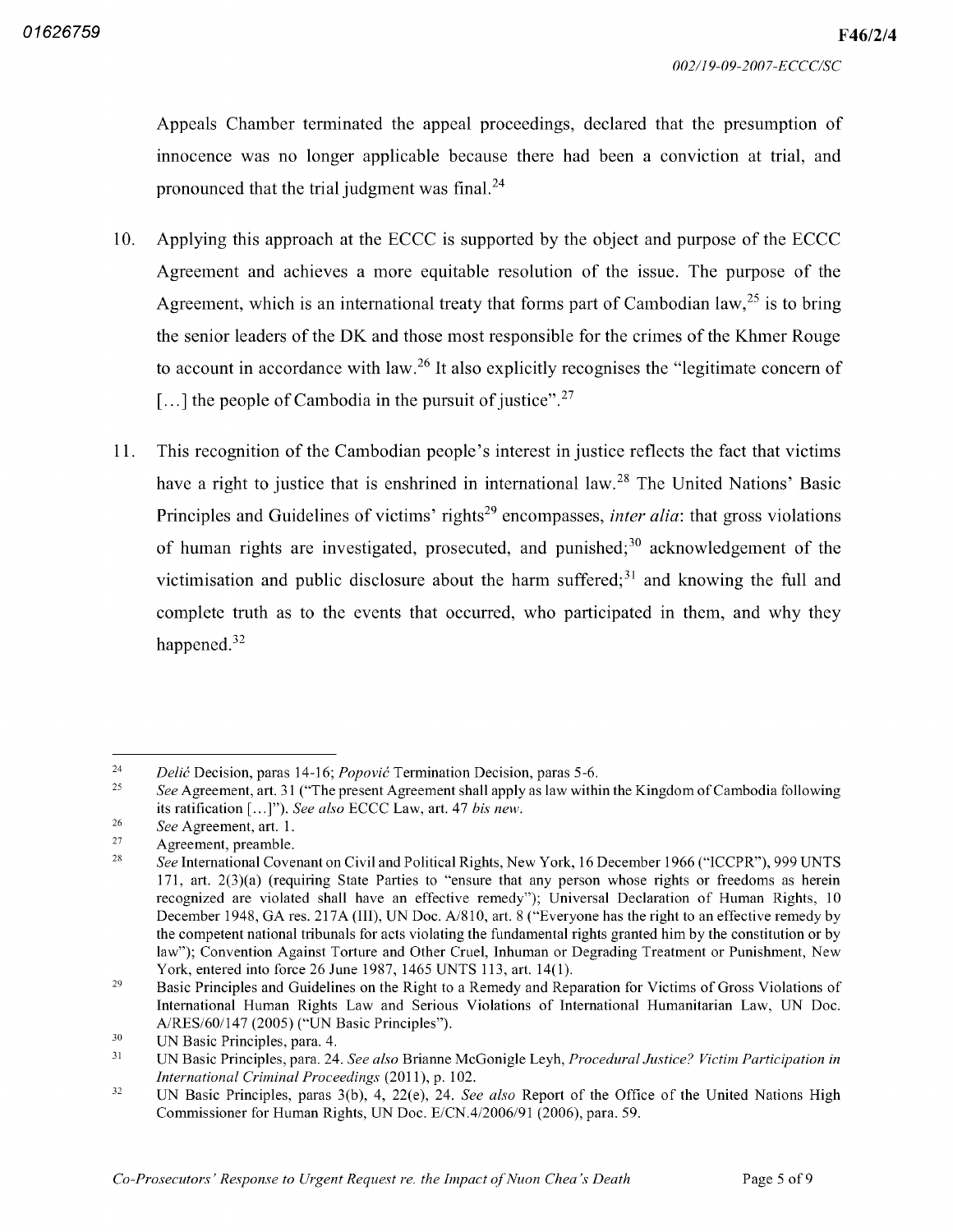- A holding that Nuon Chea continues to be presumed innocent, despite convictions beyond reasonable doubt at a trial conducted with all procedural safeguards and full respect for the rights of the accused, would undo the work of the ECCC in securing these rights to the victims. No longer would the full and complete truth regarding their victimisation, its causes, or Nuon Chea's participation in their suffering be acknowledged This failure to recognise their experience as criminal victimisation could lead to secondary victimisation.<sup>33</sup> It would certainly defeat the Agreement's object and purpose of bringing justice to Cambodia regarding the events of the DK period and holding to account those most responsible for the crimes that occurred 12
- The wording of instruments governing the ECCC also supports the position that the presumption of innocence ends once guilt has been proven and conviction has been entered at trial. The ordinary meaning of the language of the Agreement<sup>34</sup> supports this approach, as the Agreement states that an accused shall "be presumed innocent until proved guilty".<sup>35</sup> Similarly, Internal Rule 21, governing "Fundamental Principles", states that "[e]very person suspected or prosecuted shall be presumed innocent as long as his/her guilt has not been established".<sup>36</sup> 13
- Jurisprudence further supports this. The Trial Chamber in Case  $002/01$  stated it "is a fundamental principle of criminal proceedings that accused persons are presumed innocent until proven guilty".<sup>37</sup> In Case 001, the Trial Chamber held that "Internal Rule 21 enshrines the right of an accused to be presumed innocent as long as his or her guilt has not 14

<sup>33</sup> UN Office for Drug Control and Crime Prevention, Handbook on Justice for Victims, 1999, p. 9.

Agreement, art. 2 (providing that it is to be interpreted according to the Vienna Convention on the Law of Treaties). See particularly Vienna Convention on the Law of Treaties, 23 May 1969, 1155 UNTS 331, art. 31 governing treaty interpretation 34

Agreement, art.  $13(1)$ . See also ICCPR, arts  $14(2)$  ("Everyone charged with a criminal offence shall have the right to be presumed innocent until proved guilty according to law."),  $14(5)$  ("Everyone convicted of a crime shall have the right to his conviction and sentence being reviewed by a higher tribunal according to law."); UN Human Rights Committee, General Comment No. 32 on Article 14 of the ICCPR, 23 August 2007, UN Doc. CCPR/C/GC/32, para. 30. 35

Internal Rules, Rule  $21(1)(d)$ . Additionally, the ECCC Rules interpret "Provisional Detention" as detention before the "final judgment" and make a clear distinction between "Provisional Detention" before the issuance of the trial judgment and "continued detention" after. This suggests that the Internal Rules considers the trial judgment to be the "final judgment" and mirrors the practice of the *ad hoc* tribunals. See Internal Rules, Rule 99, and the definition of "Provisional Detention", p. 85. 36

E176/2 Decision on Rule 35 Applications for Summary Action, 11 May 2012, para. 16. 37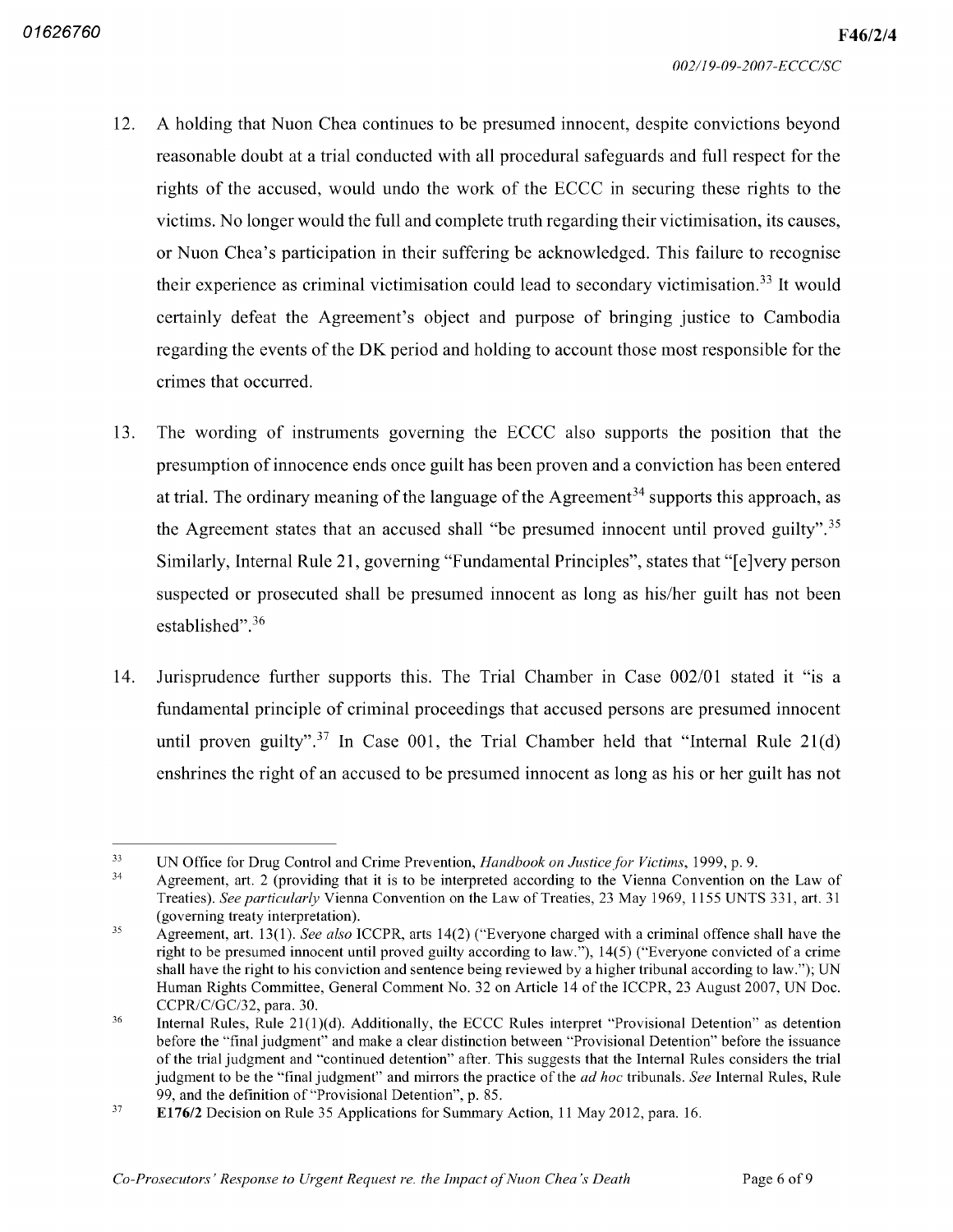been established. This presumption places the burden of establishing the guilt of an accused before the ECCC on the Co-Prosecutors."<sup>38</sup>

Indeed, the Nuon Chea Defence has previously submitted that "only after  $\lceil \ldots \rceil$  the Trial Chamber has found in a well-reasoned and written decision that grave crimes were committed, will it then be appropriate to accept as a fact that such unfortunate events occurred. [...] This [...] is the essence of the presumption of innocence."<sup>39</sup> Nuon Chea's lawyers also declared during the Case 002/01 trial that it is "our client's right to be presumed innocent until found guilty by a court. It's not up to [others] to decide whether [Nuon Chea] is guilty; it's up to you, the Judges in this [Trial Chamber]". $40$ 15

# III. NUON CHEA'S CONVICTIONS SHOULD NOT BE VACATED

16. Even were the presumption of innocence to apply on appeal, vacation of the Judgment would be an inappropriate remedy unsupported by any relevant authority While the Defence state that the termination of proceedings on appeal automatically vacates a trial judgment, $41$  they have not identified any support for this claim in statutory law, jurisprudence, or practice of the ECCC Cambodia other international criminal tribunals regional human rights courts France, or other civil law systems.<sup>42</sup> To the contrary, neither the ECCC nor Cambodian law authorise vacation of trial judgments in these circumstances<sup>43</sup> nor are there international procedural rules authorising vacation in this context.<sup>44</sup> In fact, far from supporting vacation,

<sup>38</sup> **E188** Case 001-Judgement, 26 July 2010, para. 44. *See* Internal Rules, Rule 21

C11 Appeal Hearing before the PTC, T. 7 February 2008, EN 00219554, lines 7-14. 39

E1/24.1 T. 10 January 2012, 09.09.13-09.11.30. See also F16 Nuon Chea's Appeal Against the Judgment in Case 002/01, 29 December 2014, para. 41 ("Article 35 new provides that the 'accused shall be presumed innocent as long as the court has not given its definitive judgment'  $[\dots]$  The presumption of innocence entails the right to be tried by an impartial tribunal which is given independent effect under Cambodian law and applicable international instruments. The essence of this right is that the trier of fact must 'bring an impartial mind' to its assessment of the evidence."). 40

F46/2 Request, para. 32. *See also* paras 1(b)(i), 22-23, 29(b), 33-34, 89(b)(i) *and* Part 4, Heading II. 41

In fact, in their Request, the Defence identify only *one* jurisdiction, domestic or otherwise, that vacates trial judgments in this context: the United States, a common law jurisdiction. See F46/2 Request, fn. 25. Other common law jurisdictions such as Australia, the UK, and Canada not only do not vacate upon the death of an appellant, they expressly leave the conviction intact. See Delic Decision, fns 34-35. 42

Contra, e.g., **F46/2** Request, paras 22-23. Contrary to the Defence's claim (**F46/2** Request, para. 21), this does not evidence a "lacuna" in the law, but rather reflects that judgments are not vacated in such circumstances. This is consistent with other civil law jurisdictions such as France, which has a presumption of innocence on appeal but no statutory provision authorising the vacation of trial judgments in response to an appellant's death - because death on appeal does not lead to vacation. See fn. 52, infra. 43

See Agreement, art. 12(1); ECCC Law, art. 33 new. 44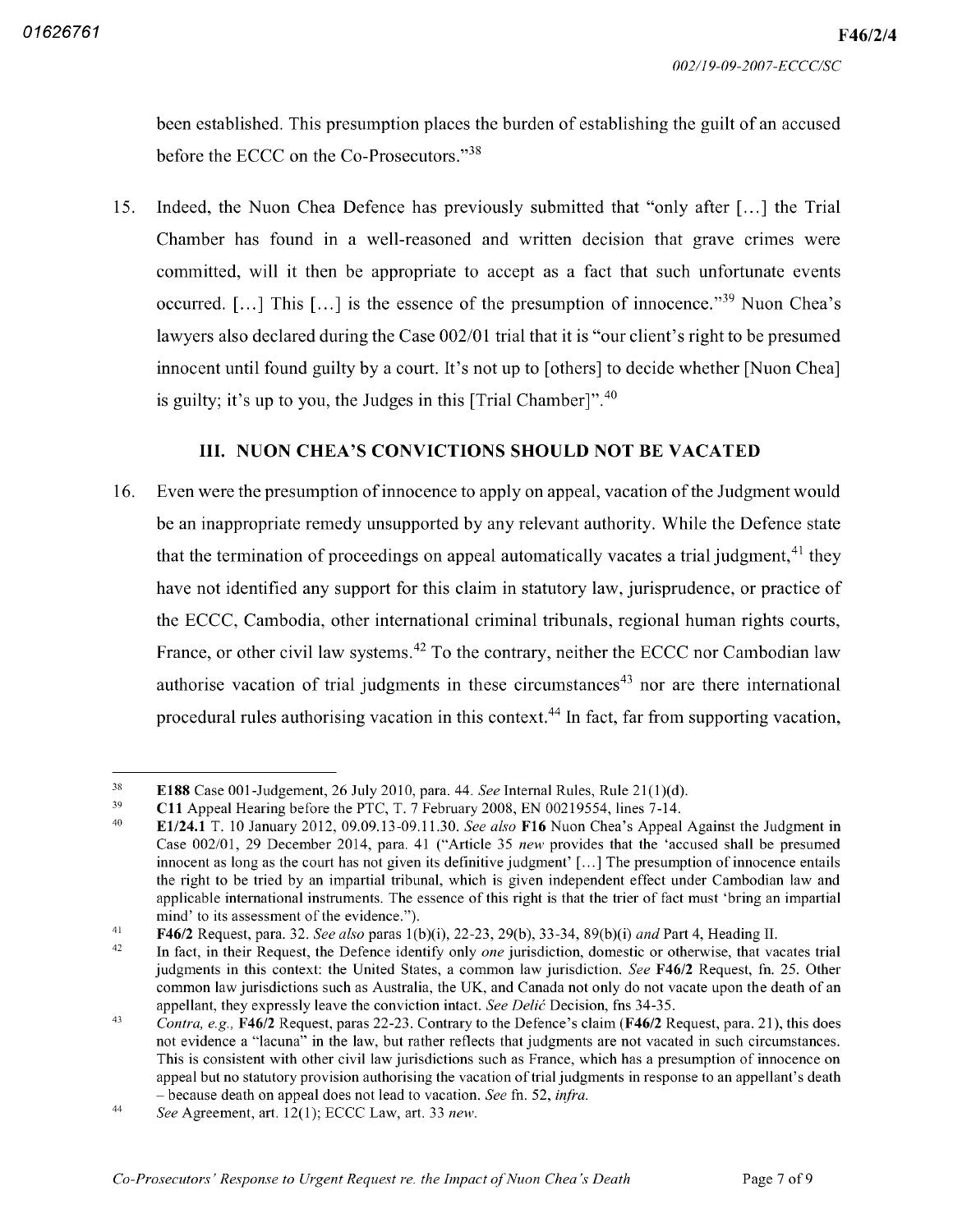the only international criminal tribunal cases on point hold the opposite: where a convicted person dies during appeal proceedings, the trial judgment becomes final.<sup>45</sup>

- <sup>17</sup> Lacking any relevant support for vacation the Defence instead inaccurately state the content of domestic law. First, they 'quote' Article 6 of France's criminal procedure code: "Further, as an appeal is not definitive, any of the causes of extinction of the criminal proceedings listed in Art. 6 vacates the first instance judgment".<sup>46</sup> No such quote can be found in this Article.<sup>47</sup> Second, the Defence claim that in "the jurisdictions which recognise the presumption of innocence on appeal, the legal effect of termination is *always* the vacating of the trial judgment".<sup>48</sup> They cite six statutory provisions from three civil law jurisdictions.<sup>49</sup> None support vacation. Finally, the Defence repeatedly insist that in jurisdictions with a presumption of innocence on appeal, the termination of appellate proceedings itself vacates the first-instance judgment.<sup>50</sup> They cite no support for these claims.
- Contrary to the Defence's claims, the consistent practice of domestic civil law jurisdictions which maintain a presumption of innocence on appeal – like France, upon which Cambodian law is based<sup>51</sup> – is that when a convicted person dies on appeal, the criminal proceedings are terminated, with no vacation or any other further action.<sup>52</sup> The same approach is appropriate here 18

<sup>45</sup> Delić Decision, paras 14-16; *Popović* Termination Decision, para.

 $F46/2$  Request, fn. 20. Similarly,  $F46/2.1.5$  Cass. Crim., 8 April 1991, No. 88-81.542 does not support vacation but rather demonstrates that the death of an accused leads to termination of proceedings and nothing more. See fn. 52, infra. 46

See Code de procédure pénale, art, 6 ("The public prosecution for the imposition of a penalty is extinguished by the death of the defendant, by limitation, amnesty, the repeal of the criminal law and res judicata. However, if a prosecution resulting in conviction has revealed the falsity of the judgment or decision which declared the public prosecution extinguished, the prosecution may be resumed.  $[...]$ "). 47

**F46/2** Request, para. 32 (emphasis added) 48

F46/2 Request, fn. 37 (see underlying statutory provisions or Defence's own summaries thereof) 49

**F46/2** Request, paras 29(b), 33-34. 50

See e.g. E138/1/10/1/5/7 Decision on Immediate Appeal Against the Trial Chamber's Order to Unconditionally Release the Accused Ieng Thirith, 14 December 2012, fn. 201; Case 001-D99/3/42 Decision on Appeal Against Closing Order Indicting Kaing Guek Eav alias "Duch", 5 December 2008, fn. 39. 51

French Cour de cassation: Cass. Crim., 9 February 1987, No. 86-92.864 (the death of an appellant in cassation extinguished the criminal proceedings (the "*action publique*") and rendered the appeal in cassation moot); Cass. Crim., 26 October 2016, No. 15-82.742 (criminal proceedings terminated after the death of the appellant in cassation); Cass. Crim., 29 June 2016, No. 14-84.037 (criminal proceedings terminated by death of appellant in cassation); F46/2.1.5 Cass. Crim., 8 April 1991, No. 88-81.542 cited at F46/2 Request, fn. 20 (criminal proceedings extinguished but the Cour de cassation still considered competent to decide on the deceased's civil action). See also French Cour d'appel: Cour d'appel, Rouen, 21 February 2011, No. 09/00268; Cour 52